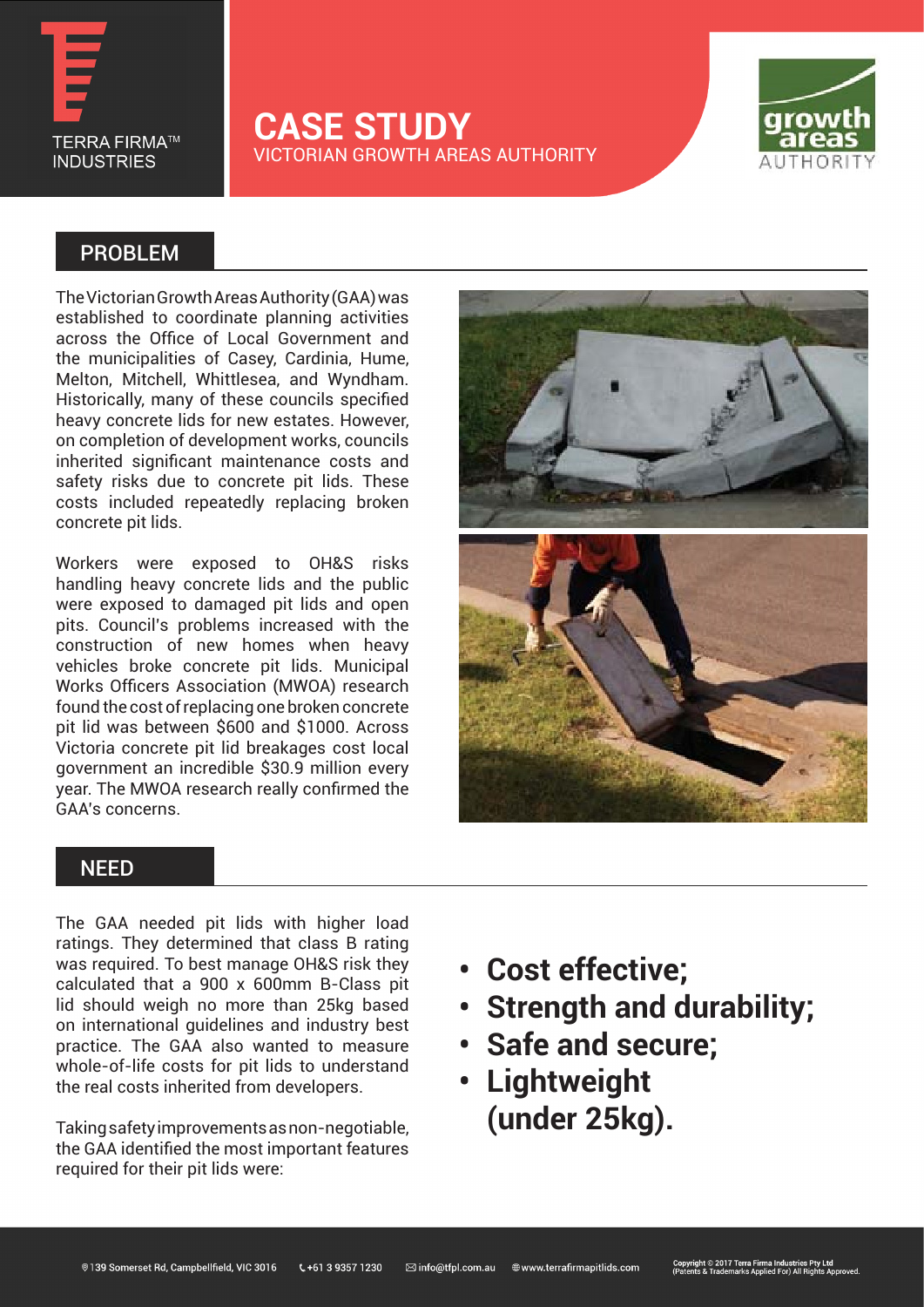

**CASE STUDY** VICTORIAN GROWTH AREAS AUTHORITY



### **SOLUTION**

The GAA looked to the 10- 15 years of experience some member councils already had using Terra Firma pit lids. They confirmed that Terra Firma lightweight, lockable, composite fibreglass pit lids were a safe, robust, and cost-effective alternative to brittle, heavy concrete lids. Terra Firma composite fibreglass pit lids met all their required needs.



Terra Firma industries pit lids can be safely opened and closed in 15 seconds. To see for yourself, click on the photo above.



Terra Firma's composite fibreglass pit lids safely eliminate the costs and risks of broken concrete pit lids. Terra Firma pit lids remove the need for crane trucks or other mechanical lifting. They can be installed by one person in under 20 minutes, which significantly reduces traffic management requirements and associated OH&S risks. Terra Firma have proven durability, with their composite fibreglass pit lids in continuous use for over 20 years. This means less risk, less maintenance, and less time and resources used, which all adds up to real

whole-of-life cost savings.

### **Safe and secure**

Using the ergonomically designed Terra Firma key lifter, one person can safely open and close a Terra Firma pit lid in 17 seconds. Terra Firma's tamper-resistant lock secures the pit lid in place.

# **Lightweight**

Terra Firma's composite fibreglass pit lids are approximately one quarter of the weight of a same-sized concrete pit lid with a 900cm x 600cm Terra Firma B-Class lid weighing under 24kg.

## **Strength and Durability**

Terra Firma's composite fibreglass pit lids meet and exceed AS:3996 requirements, including testing to 80kN (8 tonne) for B-Class and 150kN (15 tonne) for C-Class. Terra Firma's composite fibreglass pit lids are tested beyond Australian Standards to 110kN (11 tonne) for B-Class and 190kN (19 tonne) for C-Class